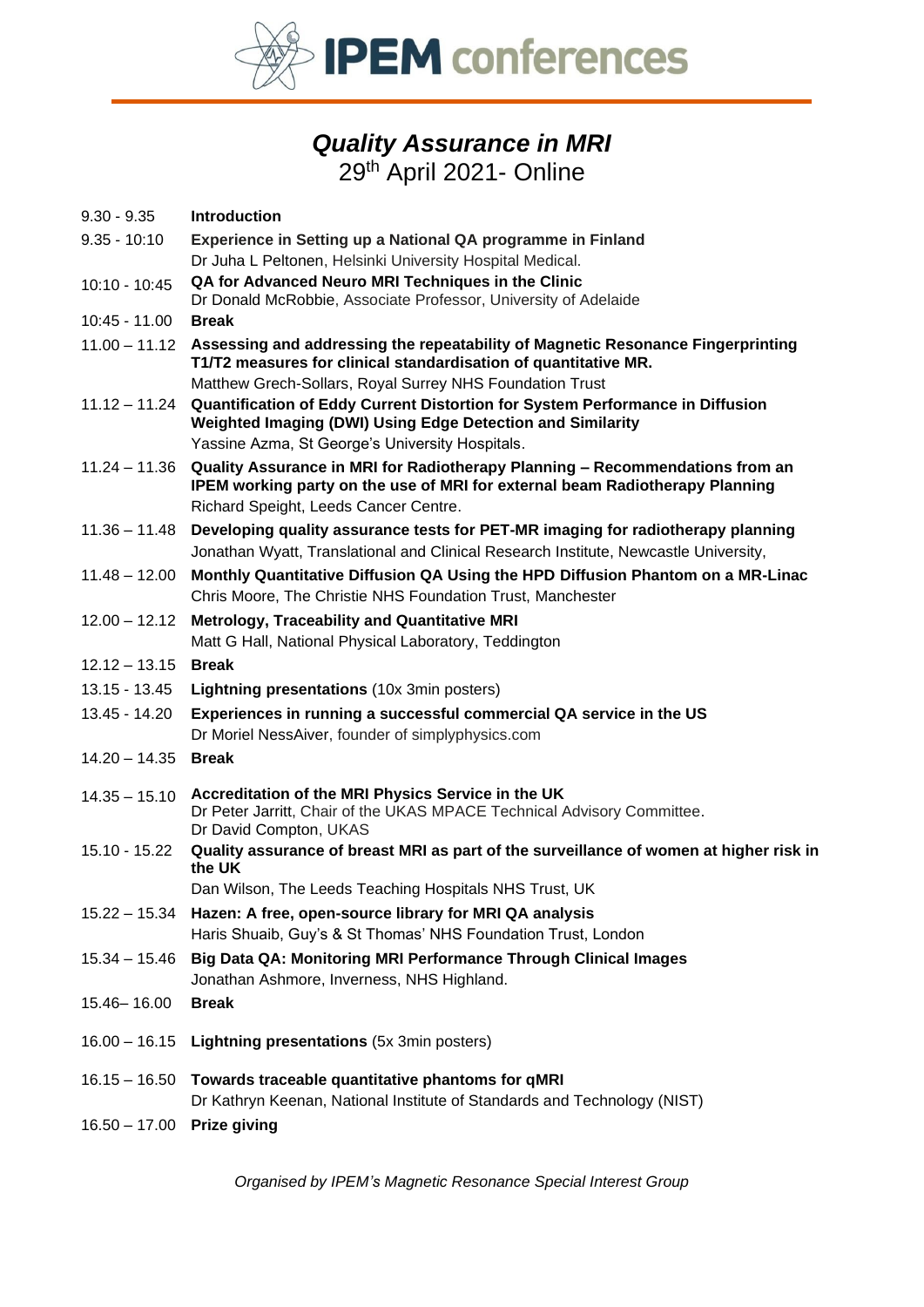*Please see below for the Invited Speaker biographies and abstracts for all Oral talks.*

## **Experience in Setting up a National QA programme in Finland Dr Juha L Peltonen, Helsinki University Hospital Medical.**

Juha Peltonen has been working as a Medical Physicist in University of Helsinki´s Medical Imaging Center (Finland) since 2009. His professional and research interests are specifically on medical image processing, artificial intelligence, quality assurance (QA) in radiology and magnetic resonance imaging (MRI). Dr Peltonen got his DSc (Tech) from Aalto University (Helsinki, Finland) in 2018 with research focusing on QA of MRI, especially using clinical images for QA and computational processing methods related to QA image analysis. His earlier studies include magnetic field theory and biomedical engineering in Aalto University, Helsinki ja TU Delft, The Netherlands. He is also working as a radiation protection adviser and medical physics expert in the HUS Medical Imaging Center.

Dr Peltonen is the president of the medical physicist detachment in the Finnish Radiological Society.

#### **Abstract**

The public healthcare system in Finland is consisting of 20 hospital districts assigned under 5 university hospitals and serving in total 5.5 million inhabitants. With additional private healthcare companies, the density of MRI devices is relatively high: 26 scanners per million inhabitants. As in most of the European countries, the regulation of MRI practices is almost non-existent, including quality assurance (QA). However, running a QA protocol is well-motivated to guarantee the accuracy of imaging studies.

In 2017 the medical physicist detachment of the Finnish Radiological Society carried out a survey to find out what kind of QA programs are in place among different service providers and to see if an effort to produce national best-practice guideline for MRI guideline is needed. In the survey it was found that applied QA protocols vary in terms of what measurements are being done, who is doing the measurements and what kind of test objects are being used. However, it was a common consensus that the impact of various measurements is not clear and a unified guideline for recommended test protocol would be greatly welcomed. Responders also felt that a national QA guideline would help them to justify required work and device hours similar to the regulated ionizing radiation QA protocols. Thus, the workgroup to produce national MRI QA guideline was formed. The guideline is consisting of five parts: 1) Recommended measurement program 2) Recommended test objects 3) Recommended measurement method for each step in the program 4) Additional suitable tests 5) Applicable computational methods. Currently, the recommended test program has been agreed on and major part of the actual writing has been done. The preliminary draft of the guideline is going to be handed out to circulation for comments later in 2021.

The number of MRI devices and the complexity of studies is growing constantly requiring increasing amount of medical physics experts´ time. Thus, the last chapter of the guideline is covering computational methods to automate QA measurement analysis processes and release time from analysis to interpretation. These methods include image analysis tools to quantify annual phantom measurements and examples how to build a daily or weekly phantom image analysis pipeline. Additionally, using clinical images to follow image quality is proposed.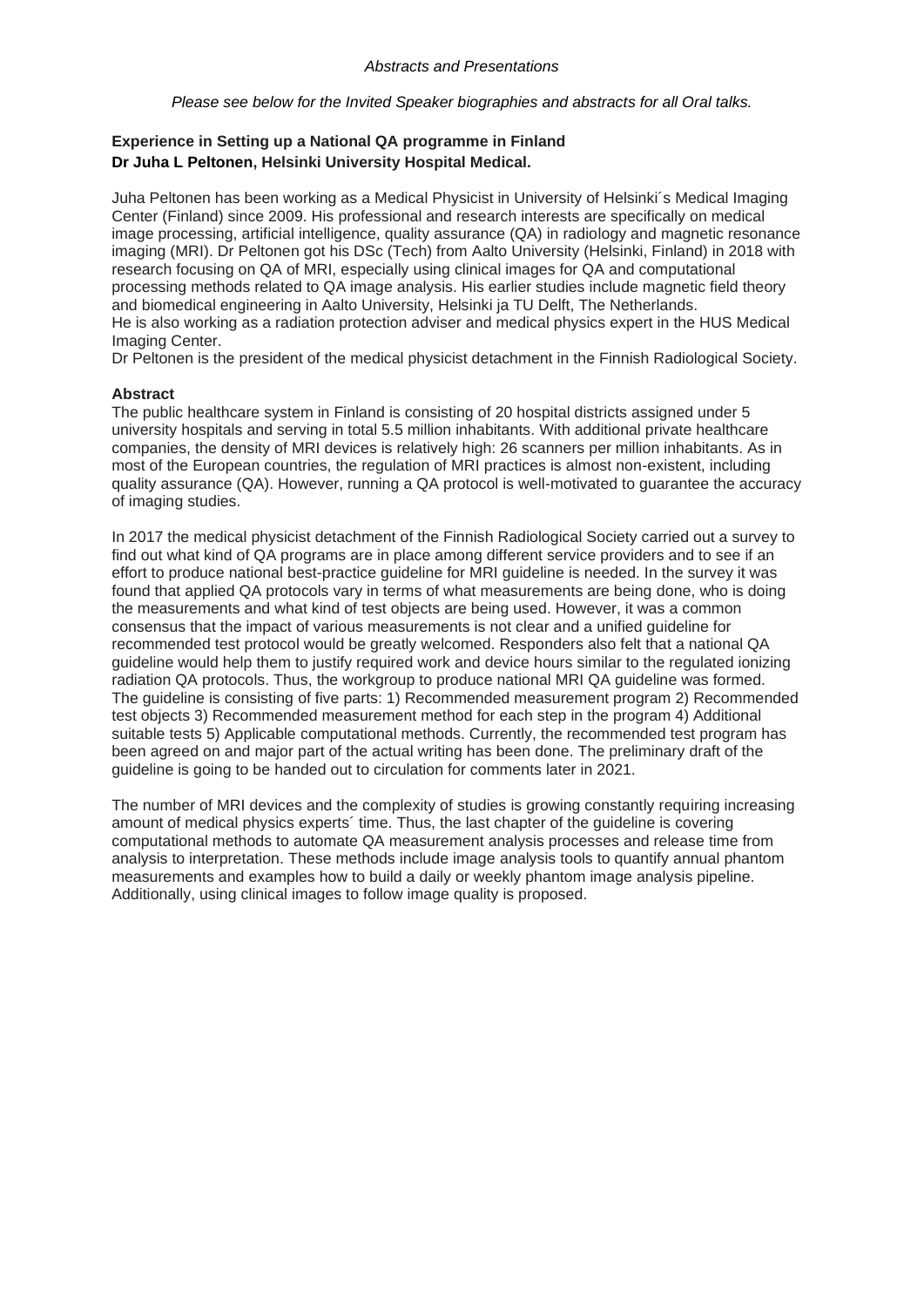#### **QA for Advanced Neuro MRI Techniques in the Clinic Dr Donald McRobbie, Associate Professor, University of Adelaide**

Donald McRobbie grew up in Aberdeen, Scotland. He has a BSc in Physics (1980) and an MSc in Medical Physics (1981) from the University of Aberdeen and a PhD from the University of London (1990). His first research post was in Aberdeen investigating the biological effects of magnetic fields. He moved to the Royal Postgraduate Medical School, London in 1984, transferring to Imperial College in 1988. From 1990 he was at Charing Cross Hospital as principal physicist, then Deputy Director and later Director of the Radiological Sciences Unit, Imperial College Healthcare NHS Trust and honorary Senior Lecturer in the Departments of Imaging Science and Surgery. He was a scientific and radiation safety advisor to the London 2012 Olympics.

In 2013 he moved to Australia to be Chief Physicist at Flinders Medical Centre in Adelaide, before becoming the Director of Medical Physics and Radiation Safety for the South Australian public health service. He was awarded a Distinguished Talent Visa by the Australian Department Immigration and Border Protection in May 2014 for his professional and research contributions to medical physics and MRI. Presently he is a freelance MRI educator and Adjunct Associate Professor at the University of Adelaide presenting courses in MR physics and MR safety throughout Australia and New Zealand, in Dubai and, with Eden Learning in the UK. In 2020 he developed the world's first complete MR Safety Expert training course and certification scheme for the Australasian College of Physical Scientists and Engineers in Medicine (ACPSEM).

He is a co-author of the popular MR physics textbook MRI from Picture to Proton and sole author of Essentials of MRI Safety published in 2020. His research interests lie mainly in the areas of advanced neurological MRI applications, the biological effects of magnetic fields, MR safety, and radiation dosimetry in CT. In another life, he is a blogger (www.drdinoz.com), aspiring novelist, and a blues-rock artist (Doctor D).

## **Abstract**

The translation of advanced MRI techniques from the research arena into clinical practice requires a robust approach to quality assurance. There are several inherent differences between research applications and their use in clinical diagnostic imaging. These include the application of the methodology to individual patients as opposed to groups of subjects where individual differences and minor mis-calibrations may be averaged out, the need for a high level of confidence in the results because their interpretation will affect decisions on patient management, in addition to the procedural and ethical issues associated with investigations which may be in the "off-label" domain. A further issue is the performance requirement placed on the MRI equipment for examinations such as BOLD (Blood Oxygenation Level Dependent) fMRI, and high b-value, high angular resolution diffusion-weighted imaging (HARDI). Another complicating factor is that the desired physiological or anatomical 'signal' may be dynamic as in fMRI or physically complex as in MR tractography, and therefore hard to replicate in a phantom or test object.

Sources which affect variability and quality in fMRI include scanner-based parameters which can be assessed using phantoms: signal-to-noise ratio, stability, and Fourier analysis of fluctuations<sup>1</sup>. However the greatest sources of uncertainty arise from the patient: movement, stimulus-correlated or otherwise, and which may affect the local magnetic field and the T2\* signal changes responsible for the BOLD signal, itself only a few percent of the MR signal. A more fundamental issue with clinical fMRI, particularly for non-motor-cortex paradigms is the level of engagement by the patient to the tasks presented.

In diffusion imaging suitable phantom materials include alkanes, gels and aqueous solutions<sup>2</sup> but these are essentially isotropic in nature. The anisotropy and complexity of white matter organisation in the brain, as well as the methodological limitations of the MR techniques used to probe them, present a further level of complexity for QA. The use of test datasets can investigate the relative sensitivities of different methodologies<sup>3</sup> but is unhelpful for the individual patient.

In both clinical fMRI and tractography QA can be based upon the patient's scans themselves. A QC regime for tractography using the constrained spherical convolution MRtrix software has been developed and trialled at Flinders Medical Centre and the University of Adelaide<sup>4</sup>. Investigation of the effects of image noise and movement has established simple QA parameter limits<sup>5</sup> that can provide the clinician with an appropriate level of confidence in the diagnostic values of the tractograms, resulting in beneficial outcomes for patients.

<sup>&</sup>lt;sup>1</sup> Weisskoff RM (1996). Simple measurement of scanner stability for functional NMR imaging of activation in the brain. Magn. Reson.Med. 36: 643-654.

<sup>&</sup>lt;sup>2</sup> Lavdas I, Behan K, Papadaki A, et al. (2013) A phantom for diffusion weighted magnetic resonance imaging (DW-MRI)', J. Magn. Reson. Imag. 38: 173-179.

<sup>3</sup> Thomas C, Ye FQ, Irfanoglu MO et al. (2014). Anatomical accuracy of bran connections derived from diffusion MRI tractography is inherently limited. PNAS 111:44: 16574-16579.

<sup>4</sup> McRobbie DW, Agzarian M (2016). Quality Control measures for Constrained Spherical Deconvolution MR diffusion tractography in clinical use. Proc. Intl. Soc. Mag. Reson. Med. 24.

<sup>5</sup> Lannan O, Santos A, McRobbie D (2018) Validation of the MRtrix tractography software for clinical use. Engineering and Physical Sciences in Medicine, 26-30 October 2018, Adelaide.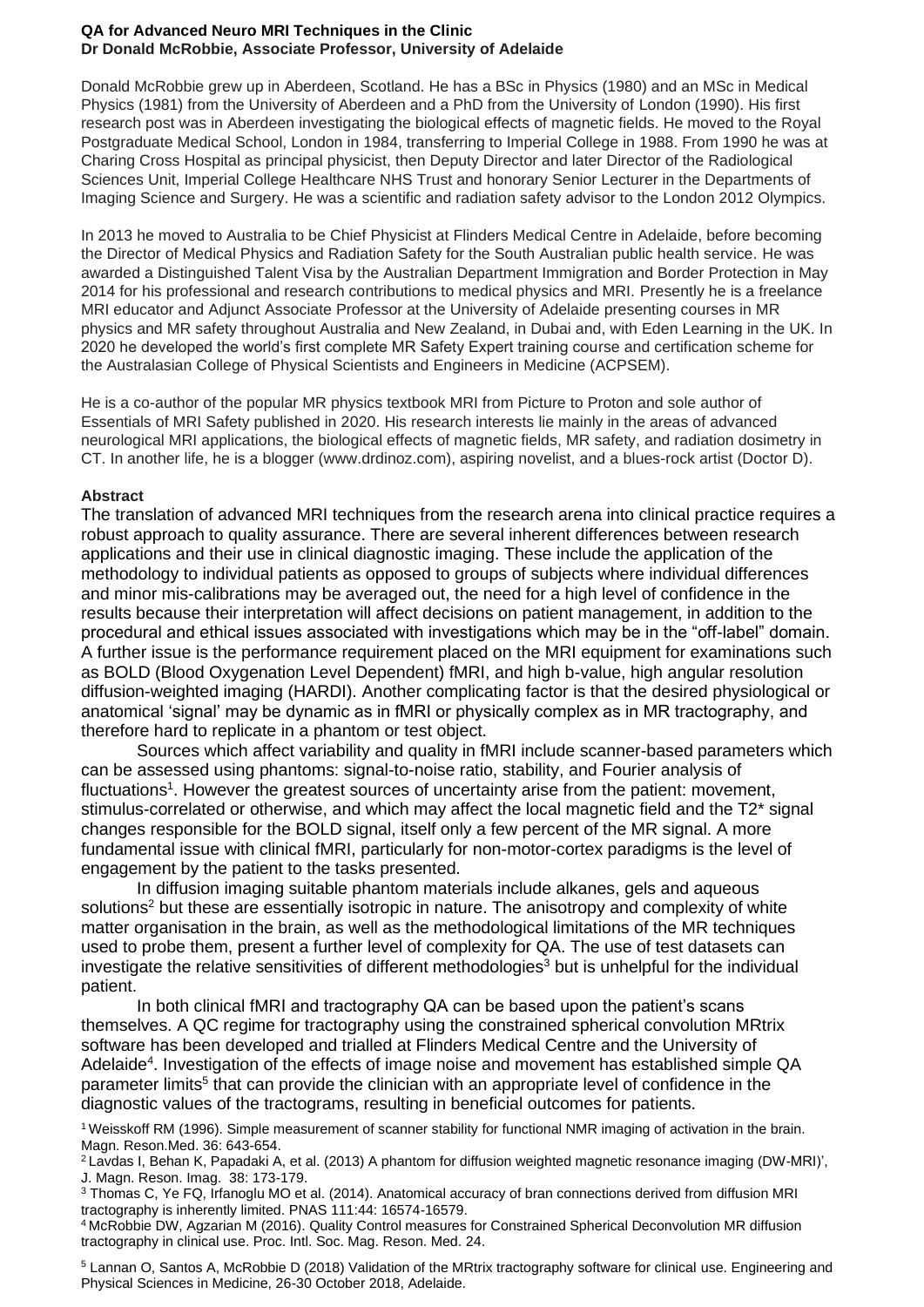#### **Assessing and addressing the repeatability of Magnetic Resonance Fingerprinting T1/T2 measures for clinical standardisation of quantitative MR.**

J. Smith<sup>1,2\*</sup>, B. Statton<sup>3\*</sup>, S. Cardona<sup>1</sup>, ME Finnegan<sup>1,2</sup>, R. Quest<sup>1,2</sup>, <u>M. Grech-Sollars<sup>4,5</sup></u> <sup>1</sup>*Department of Imaging, Imperial College Healthcare NHS Trust, UK*; *<sup>2</sup>Department of Bioengineering, Imperial College London, UK;* <sup>3</sup>*Medical Research Council, London Institute of Medical Sciences, Imperial College London, UK; <sup>4</sup>Department of Medical Physics, Royal Surrey NHS Foundation Trust, UK; <sup>5</sup>Department of Surgery and Cancer, Imperial College London, UK*. *\*Contributed equally to this work*

**Background**. Magnetic Resonance Fingerprinting (MRF) is able to rapidly measure multiple quantitative features through a single acquisition. The sequence is available on clinical scanners to measure T1 and T2 quantitatively. The aim of this study was to assess the repeatability of MRF T1 and T2 measures in the ISMRM/NIST system phantom and healthy volunteers and compare these to T1 and T2 measures obtained using standard protocols.

**Methods.** The ISMRM/NIST system phantom and 10 healthy volunteers were scanned on a 3T Magnetom Prisma Scanner (Siemens Healthcare, Germany). The protocol included a 2D multi-echo spin echo (MESE) for T2 measurements, a 3D VIBE sequence for variable flip angle (VFA) T1 measurements and two MRF repeats, described in (1) and (2). Measurements at different temperatures were taken for the phantom. A correlation between standard and MRF methods was performed and Bland Altman analysis carried out.

**Results**. Spearman's Rho correlation showed a strong significant correlation between MRF and standard T1/T2 measures. In the phantom study, a mean bias of 113ms (9.2%) was observed between MRF T1 and VFA T1 and 13ms (2.2%) between MRF T2 and MESE T2. In healthy volunteers a mean bias of 262.5ms (19.5%) was observed between MRF T1 and VFA T1, and 26.7ms (41.6%) between MRF T2 and MESE T2. MRF T1 and T2 measures in healthy volunteers were found to be strongly repeatable with a mean bias of 1.2ms (0.1%) for T1, and 0.2ms (0.3%) for T2.

**Discussion.** MRF was shown to be strongly repeatable and to rapidly quantify T1 and T2, with a 7 min sequence for whole brain, compared to 12 min for the faster available standard methods. A number of methods for measuring T1 and T2 exist and the analyses and results highlighted the importance of defining gold standards. T1 and T2 measures in the phantom, needed temperature correction and discussion with the manufacturer around discrepancies. In healthy volunteers, comparisons to previous studies highlighted the differences in image analysis methodologies, which can lead to large variations in measurements. Furthermore, other factors, such as magnetisation transfer need to be taken into account in future work (3).

**Conclusion.** Within this study MRF was found to be strongly repeatable. A bias was present between MRF and standard measures of T1 and T2. However, current challenges around the clinical standardisation process, particularly in relation to defining gold standards through phantom design, image acquisition and image analyses need to be addressed.

## **Key references**.

(1) Smith et al, Validity and reproducibility of Magnetic Resonance Fingerprinting in the healthy human brain at 3T. ISMRM 2020.

(2) Statton et al, Accuracy, reproducibility and temperature variability of Magnetic Resonance Fingerprinting using the ISMRM/NIST system phantom. ISMRM 2020.

(3) Texeira et al, Controlled saturation magnetization transfer for reproducible multivendor variable flip angle T1 and T2 mapping. MRM. 2020.

## **Acknowledgements:**

The authors would like to thank the volunteers who participated in the study; Funding from the Imperial CRUK Centre and the Imperial NHS Imaging Department; the Imperial NHS ImRes Group; the Imperial MRI Physics Collective; Iulius Dragonu and Mathias Nittka, Siemens Healthineers, UK and Germany. MGS is part funded by the National Physics Laboratory's ISCF Medical Imaging Accelerator programme financed by the Department for Business, Energy and Industrial Strategy's Industrial Strategy Challenge Fund.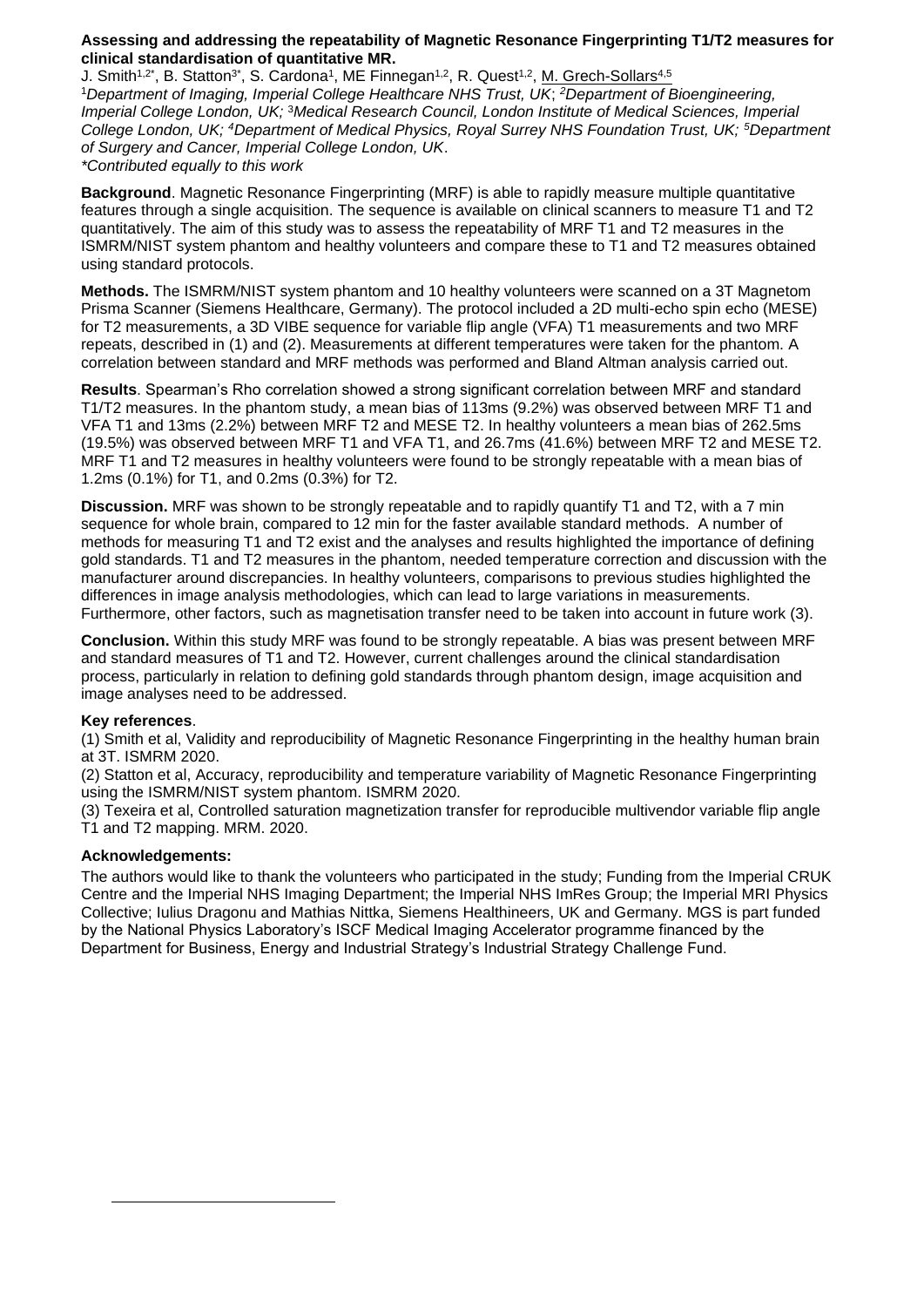#### **Quality Assurance in MRI for Radiotherapy Planning – Recommendations from an IPEM working party on the use of MRI for external beam Radiotherapy Planning**

Richard Speight<sup>1</sup>, Michael Dubec<sup>2</sup>, Cynthia L Eccles<sup>2</sup>, Ben George<sup>3</sup>, Ann Henry<sup>1</sup>, Trina Herbert<sup>4</sup>, Robert I Johnstone<sup>5</sup>, Gary P Liney<sup>6</sup>, Hazel McCallum<sup>7</sup>, <u>Maria A Schmidt</u>4

1.Leeds Cancer Centre, Leeds. 2. The Christie NHS Foundation Trust, Manchester. 3. University of Oxford, Oxford. 4. Royal Marsden NHS Foundation Trust, Sutton. 5. Guy's and St Thomas' NHS Foundation Trust, London. 6. Ingham Institute and Liverpool Cancer Therapy Centre, Australia. 7. Northern Centre for Cancer Care, Newcastle.

## **Purpose/Objective**

The use of MR in external beam radiotherapy (RT) planning is growing. The literature shows significant heterogeneity in the way that MR for RT is implemented and there is some evidence that this is, in part, due to a lack of consensus in the literature and guidance from professional bodies [1-2]. To combat this, The Institute of Physics and Engineering in Medicine (IPEM) commissioned a working party to produce a guidance document on the use of MR for RT treatment planning. This multi-disciplinary group includes Clinical Scientists in MRI and RT, Radiographers and an Oncologist. The recently published guidance was endorsed by the IPEM, the Royal College of Radiologists and the Society of Radiographers [3]; key recommendations on Quality Assurance are presented in this abstract.

## **Material/Methods**

The guidance produced by the working party is based on the experience of the institutions represented, in consultation with other institutions, as well as on information taken from the literature (2018-2020). Quality Assurance guidance is given for MRI acquired for external beam RT treatment planning in workflows based on CT-MR fusion, i.e. when MRI is acquired and registered to CT with the purpose of aiding delineation of target or organ at risk volumes. MRI used for treatment response assessment, MRI-only RT and other RT treatment types such as brachytherapy, gamma radiosurgery and MR-Linac are not within the scope of this document.

#### **Results**

The guidelines were designed as a practical document. In MRI Quality Assurance, recommendations comprise standard MR image quality tests [4], standard testing of RT features (couch, lasers) [5] and additional testing of MR aspects particularly relevant to the RT planning workload: patient communication, DICOM header checks, geometric distortion checks and end-to-end checks. Geometric distortion associated with both hardware and susceptibility effects are considered, and so is the presence of RT accessories. Recommendations on testing frequency also cover Acceptance Testing and Commissioning. The report also makes recommendations for the design of MR sequences for RT planning, minimising geometric distortion. Despite highlighting shortcomings of the use of images acquired for diagnostic purposes in RT planning, the guidance provides a basic checklist for consideration in individual cases. The report also makes recommendations on commissioning and per-patient verification tests for CT-MR registration.

#### **Conclusion**

The IPEM guidance document is comprehensive and addresses many aspects of the use of MRI in RT planning, including Quality Assurance. This document is expected to contribute to the safe implementation of MRI for external beam radiotherapy both for centres with dedicated MR scanners for RT and for centres where MR for RT planning is a small part of the most often diagnostic workload. The level of MR expertise in RT centres is known to vary, and it is hoped that this document will contribute to standardisation and harmonisation of quality assurance processes.

#### **References**

[1] - Speight et al. IPEM Topical Report: A 2018 IPEM audit of MRI use for external beam radiotherapy treatment planning in the UK, PMB, (2019) https://doi.org/10.1088/1361-6560/ab2c7c

[2] - Speight et al. IPEM Topical Report: An international IPEM survey of MRI use for external beam radiotherapy treatment planning, PMB, (2021) in press

[3] - Speight et al. IPEM topical report: Guidance on the use of MRI for external beam radiotherapy treatment planning, PMB, (2021) https://doi.org/10.1088/1361-6560/abdc30

[4] -. IPEM (2017) Report 112. *Quality Control and Artefacts in Magnetic Resonance Imaging*. Institute of Physics and Engineering in Medicine, York, UK.

[5] - Patel I 2018 Physics Aspects of Quality Control in Radiotherapy - IPEM Report 81, 2nd edition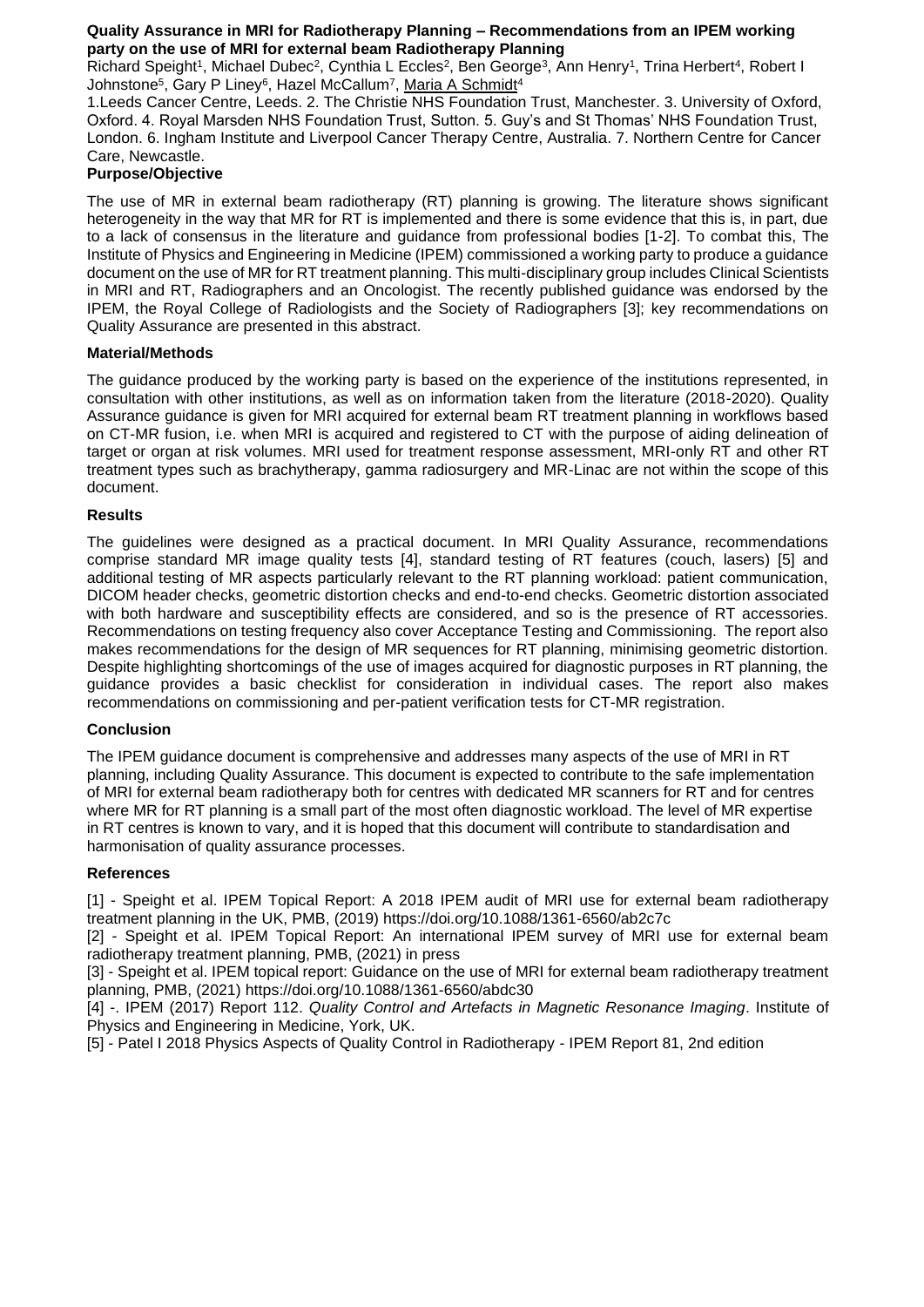#### **Developing quality assurance tests for PET-MR imaging for radiotherapy planning**

<sup>1,2</sup>Wyatt J, <sup>1</sup>Howell E, <sup>1,2</sup>McCallum H, <sup>1</sup>Maxwell J

<sup>1</sup>Translational and Clinical Research Institute, Newcastle University, UK.

<sup>2</sup>Northern Centre for Cancer Care, Newcastle upon Tyne Hospitals NHS Foundation Trust, UK.

**Background**. Simultaneous Positron Emission Tomography – Magnetic Resonance (PET-MR) imaging enables acquiring MR anatomical and functional information and PET molecular information with high degrees of spatial alignment.<sup>1</sup> This has great potential to improve radiotherapy by identifying tumour sub-volumes to receive 'boost' radiation doses,<sup>2</sup> potentially increasing tumour control.<sup>3</sup> To use PET-MR imaging for radiotherapy planning requires Quality Assurance (QA) tests to be developed, tailored to radiotherapy purposes. This study aimed to develop these tests programme and assess their repeatability and longitudinal stability.

**Methods.** The QA tests developed were: 1) electromechanical accuracy, 2) MR image quality, 3) MR geometric distortion, 4) PET-MR alignment accuracy, 5) PET Standard Uptake Value (SUV) accuracy and 6) diffusion weighted (DW)-MR Apparent Diffusion Coefficient (ADC) accuracy. Each test used a dedicated phantom: 1) Aquarius MRI phantom, 2) American College of Radiologists large image quality phantom, 3) GRADE phantom, 4) VQC phantom, 5) in-house uniform PET activity phantom and 6) in-house phantom with vials containing n-nonane, n-undecane and tridecane, immersed in water. Each test was analysed automatically or semi-automatically, using in-house developed software. The repeatability of each test was evaluated by acquiring three separate measurements with independent phantom positions on the same day. The longitudinal stability was assessed through making monthly measurements over 6 months. All measurements were carried out on a Signa 3T PET-MR scanner.

**Results**. MR geometric distortion results in the figure. All other results are given in the table.

| 18                              |                                                |              | Repeatability                                   |                      | <b>Monthly Stability</b> |                      |                        |
|---------------------------------|------------------------------------------------|--------------|-------------------------------------------------|----------------------|--------------------------|----------------------|------------------------|
| 16                              | Repeat 1                                       | Test         | Component                                       | Mean                 | SD                       | Mean                 | SD                     |
|                                 | Repeat 2                                       |              | External Laser Right-Left Offset                | $0.1$ mm             | $0.3 \text{ mm}$         | $0.4 \text{ mm}$     | $0.4 \text{ mm}$       |
| 14                              | Repeat 3                                       |              | External Laser Ant-Post Offset                  | $0.0$ mm             | $0.3 \text{ mm}$         | $0.5 \text{ mm}$     | $0.1 \text{ mm}$       |
|                                 |                                                |              | External Laser Pitch Angle                      | $-0.1^{\circ}$       | 0.1 <sup>o</sup>         | $-0.2^{\circ}$       | $0.1^{\circ}$          |
| 12                              |                                                | 1) Electro-  | External Laser Roll Angle                       | $0.2^{o}$            | $0.2^{o}$                | $0.1^{o}$            | $0.1^{o}$              |
|                                 |                                                | mechanical   | External Laser Yaw Angle                        | $-0.1^{\circ}$       | $0.1^{o}$                | $-0.1^{\circ}$       | $0.1^{o}$              |
| Distortion/mm<br>, ∞   0<br>, ∞ |                                                | Accuracy     | External Laser Lateral Coincidence              | $0.0 \text{ mm}$     | $0.0 \text{ mm}$         | $0.0 \text{ mm}$     | $0.0 \text{ mm}$       |
| 8 <sup>1</sup>                  |                                                |              | <b>External Laser Movements</b>                 | $0.0$ mm             | $0.1 \text{ mm}$         | $0.1 \text{ mm}$     | $0.1 \text{ mm}$       |
|                                 |                                                |              | External - Internal Laser Right-left Difference | $1.7 \text{ mm}$     | $0.3 \text{ mm}$         | $1.8 \text{ mm}$     | $0.3 \text{ mm}$       |
| 6                               |                                                |              | Internal Laser Sup-Inf Offset                   | $2.2 \text{ mm}$     | $0.6$ mm                 | $1.4 \text{ mm}$     | $0.5 \text{ mm}$       |
|                                 |                                                |              | Couch Movements                                 | $0.1$ mm             | $0.5 \text{ mm}$         | $0.5 \text{ mm}$     | $0.4 \text{ mm}$       |
|                                 |                                                |              | Spatial Resolution (T1)                         | $1.0 \text{ mm}$     | $0.0 \text{ mm}$         | $1.0 \text{ mm}$     | $0.0 \text{ mm}$       |
|                                 |                                                |              | Spatial Resolution (T2)                         | $1.0 \text{ mm}$     | $0.0 \text{ mm}$         | $1.0 \text{ mm}$     | $0.0 \text{ mm}$       |
| $\overline{2}$                  |                                                |              | Slice Thickness (T1)                            | $5.3 \text{ mm}$     | $0.2 \text{ mm}$         | $5.5 \text{ mm}$     | $0.4 \text{ mm}$       |
|                                 |                                                |              | Slice Thickness (T2)                            | $4.9 \text{ mm}$     | $0.2 \text{ mm}$         | $5.2 \text{ mm}$     | $0.4 \text{ mm}$       |
| 18                              |                                                |              | Slice Position (T1)                             | $1.3 \text{ mm}$     | $0.6 \text{ mm}$         | $0.8 \text{ mm}$     | $1.9 \text{ mm}$       |
|                                 | Month 1                                        |              | Slice Position $(T2)$                           | $1.4 \text{ mm}$     | $0.5 \text{ mm}$         | $0.6 \text{ mm}$     | $2.0 \text{ mm}$       |
| 16                              | Month <sub>2</sub>                             |              | Image Uniformity (T1)                           | 88.8%                | 0.3%                     | 89.4%                | $0.6\%$                |
|                                 | Month <sub>3</sub>                             | 2) MR Image  | Image Uniformity (T2)                           | 85.0%                | 0.1%                     | 83.6 %               | $1.2\%$                |
| 14                              |                                                | Quality      | Ghosting (T1)                                   | $0.7\times10^{-2}$ % | $0.05 \times 10^{-2}$ %  | $1.3\times10^{-2}$ % | $0.3 \times 10^{-2}$ % |
| 12                              | Month 4                                        |              | Ghosting (T2)                                   | $0.9\times10^{-2}$ % | $0.04\times10^{-2}$ %    | $2.5\times10^{-2}$ % | $0.8 \times 10^{-2}$ % |
|                                 | Month 5                                        |              | Low-Contrast Detectability (T1)                 | 35                   |                          | 33                   |                        |
|                                 | Month 6                                        |              | Low-Contrast Detectability (T2)                 | 26                   |                          | 22                   |                        |
|                                 |                                                |              | Right-Left Difference                           | $0.15$ mm            | $0.03$ mm                | $-0.3 \text{ mm}$    | $0.1 \text{ mm}$       |
|                                 |                                                |              | Ant-Post Difference                             | $0.12 \text{ mm}$    | $0.02$ mm                | $0.0 \text{ mm}$     | $0.1 \text{ mm}$       |
|                                 |                                                | 4) PET-MR    | Sup-Inf Difference                              | $0.02$ mm            | $0.07$ mm                | $0.1 \text{ mm}$     | $0.2 \text{ mm}$       |
|                                 |                                                | Alignment    | Pitch Angle                                     | $0.13^{\circ}$       | $0.07^{\circ}$           | $0.0^{\circ}$        | 0.1 <sup>o</sup>       |
|                                 |                                                |              | Roll Angle                                      | $-0.01^{\circ}$      | $0.00^{\circ}$           | $0.04^{\circ}$       | $0.05^{\circ}$         |
|                                 |                                                |              | Yaw Angle                                       | $0.01^{\circ}$       | $0.05^{\circ}$           | $-0.07^{\circ}$      | $0.06^{\circ}$         |
| $\overline{2}$                  |                                                | PET SUV      | <b>SUV Difference</b>                           | 1.3%                 | 0.5%                     | 1.1%                 | 2.5%                   |
|                                 |                                                | Accuracy     |                                                 |                      |                          |                      |                        |
|                                 | > 250<br>150-200<br>200-250                    | 6) DW-MR     | Nonane Difference                               | $2\%$                | 1%                       | 4%                   | 2%                     |
|                                 | < 100<br>100-150<br>Distance from Isocentre/mm | ADC Accuracy | Undecane Difference                             | $-2%$                | $2\%$                    | 1%                   | 2%                     |
|                                 |                                                |              | Tridecane Difference                            | $-2%$                | 3%                       | 4%                   | 6%                     |

**Discussion.** The repeatability and stability of the MR geometric distortion tests appeared high, with the distribution of distortions within different distances from the isocentre being similar between repeats and over time (figure 1). The repeatability of all other tests also appeared high, with low Standard Deviations (SDs, table). The electromechanical and some MR image quality tests had similar monthly and same-day repeat SDs. However most tests had larger monthly than repeatability SDs. All tests had no observable trends and monthly means agreeing with repeatability means within two SDs (except for two which agreed within four SD). **Conclusion.** QA tests for radiotherapy planning PET-MR have been developed. The tests appeared repeatable and stable over a six-month period, although monthly variation was larger than test repeatability for most tests. Implementing these QA tests will enable high-quality, robust PET-MR imaging to be used for radiotherapy planning.

**Key references**. <sup>3</sup>J. M. Galvin, W. De Neve, J Clin Oncol 25 2007.

1S. Monti et al., J. Healthc. Eng. 2017. 2D. Thorwarth et al., Clin. Transl. Imaging 2013.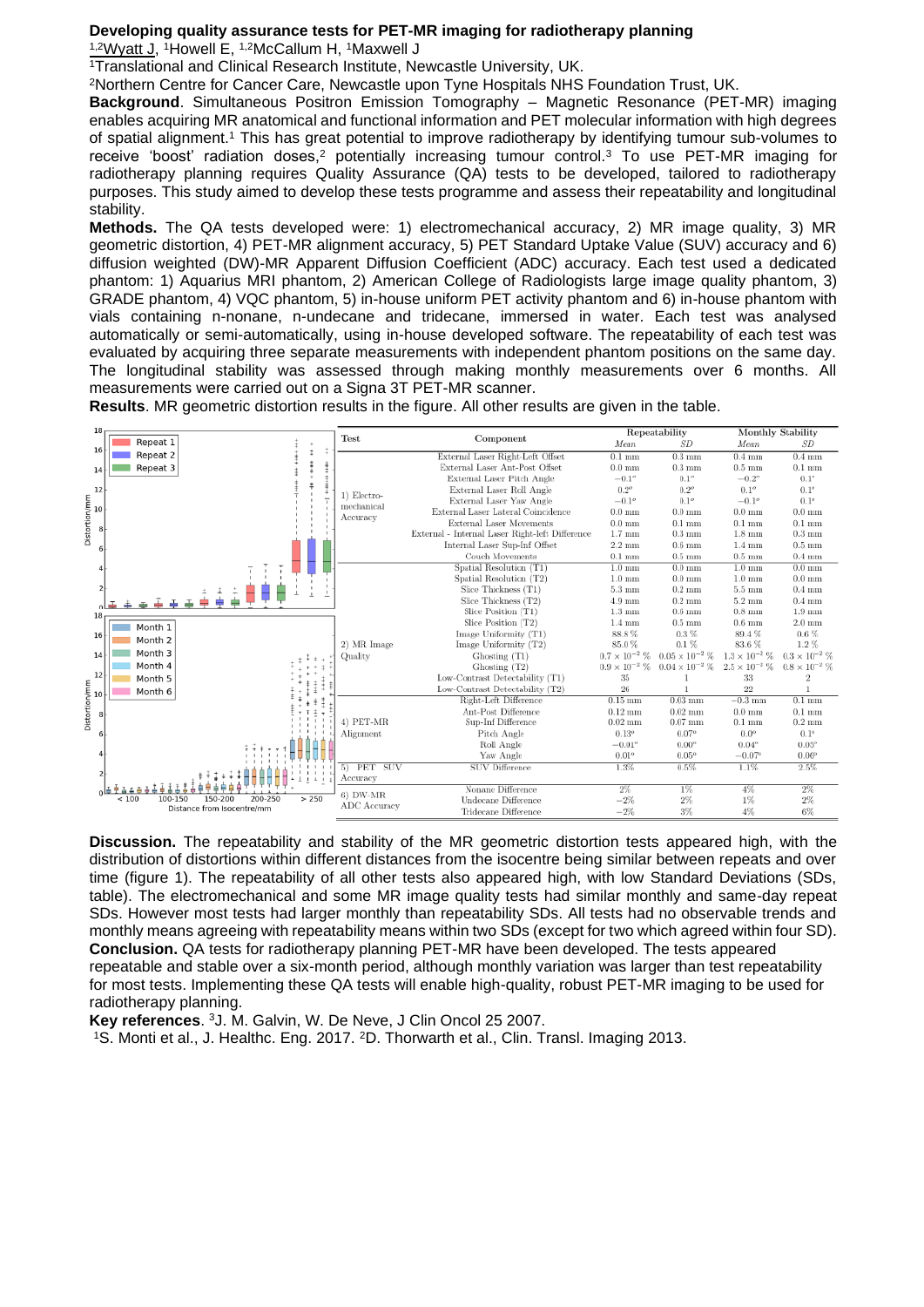#### **Monthly Quantitative Diffusion QA Using the HPD Diffusion Phantom on a MR-Linac** <sup>1</sup>Moore C, <sup>12</sup>Jackson S, <sup>12</sup>Dubec M

<sup>1</sup>Christie Medical Physics and Engineering, The Christie NHS Foundation Trust, UK.

<sup>2</sup>Division of Cancer Services, The University of Manchester, UK

**Background**. The magnetic resonance linear accelerator (MRL) is the next step in image guided radiotherapy offering superior soft tissue contrast, when compared to CT, and daily imaging (1). There is interest in developing functional imaging, such as diffusion weighted imaging (DWI) for use on the MRL (2). Due to the reduced gradient specifications compared to diagnostic scanners, non-standard b-values must be used for DWI on the so that measured apparent diffusion coefficient (ADC) values are comparable between the MRL and diagnostic systems (3). A monthly QA programme has been developed to test the accuracy and repeatability of the ADC maps estimated using the DWI sequence developed by the Elekta MRL biomarkers working group (3). The sequences were tested on the HPD diffusion ice-water phantom, (4) which contains 13 vials, with a range of ADC values calibrated at  $0.0 \pm 0.2$  °C.

**Methods.** The HPD phantom was imaged for three consecutive months on a 1.5 T Elekta Unity MRL using a prostate DWI sequence recommended by the working group (2D SS-EPI, TR/TE = 3354/83, Matrix = 108x108, 17 slices, b-values = 0, 150, 500 s/mm<sup>2</sup>) with the linear accelerator gantry stationary at 0°, 90°, 180 $\degree$ , 270 $\degree$  and 360 $\degree$ , retaining the shimming from the gantry angle 0 $\degree$  scan to emulate the effects of imaging after moving the gantry for treatment (5). DW images were also acquired while moving the gantry during the imaging sequence to simulate an intensity modulated radiotherapy (IMRT) plan. The temperature of the icewater bath surrounding the vials was measured before and after imaging. ADC maps (fig. 1) were calculated from the log of the signal from pairs of b-value images with  $b = 150$ , 500 s/mm<sup>2</sup>. Accuracy was assessed by comparing region of interest mean ADC values with manufacturer-supplied reference values using Bland-Altman analysis, and repeatability was assessed with a coefficient of variation (CoV) between the measurements over the three months.

**Results**. Fig. 2 shows a Bland-Altman plot of percentage difference between measured mean ADC and true values for the IMRT simulation sequence. Each marker denotes a vial ADC measurement. There is a mean difference of 2.6 % with LoA of -5% and 10%, although these are heavily skewed by the low ADC measurements. Fig. 3 shows the repeatability of the same sequence with CoV <0.1 for all measured ADC values, improving as ADC increases.



**Discussion.** The MRL Biomarkers sequence produces accurate and repeatable mean ADC maps using the b 150 and 500 s/mm<sup>2</sup> images. Gantry angle or gantry rotation during image acquisition had no significant effect on measured ADC. These phantom measurements do not consider the effects of perfusion on clinical ADC measurements. More monthly images should be acquired to confirm the initial findings. These metrics are excellent for clinical ADC values (ADC >  $0.5 \times 10^{-3}$  mm<sup>2</sup>/s) (6).

**Conclusion.** The DWI sequence tested for the prostate produces accurate and repeatable ADC values in a phantom, giving confidence clinical ADC measurements will be similarly accurate.

**Key references**. 1.White Paper: Elekta Unity for Magnetic Resonance Radiation Therapy. 2018. 2.Koorman E S, al e. Feasibility and Accuracy of Quantative Imaging on a 1.5 T MR\_linear Accelerator. Radiotherapy and Oncology. 2019. 3.Koorman E S, al. e. ADC Measurements on the Unity MR-Linac - A Reccomendation on Behalf of the Elekta Unity MR-Linac Consortium. Radiotherapy and Oncology. 2020. 4.HPD. Diffusion Phantom Model 128. 2016.5. Jackson S, al. e. MRI B0 Homogeneity and Geometric Distortion with Continuous Linac Gantry Rotation on an Elekta Unity MR-Linac. Physics in Medicine and Biology. 2019.6.Itou Y, Nakanishi K, Narumi Y, Nishizawa Y, Tsukuma H. Clinical utility of apparent diffusion coefficient (ADC) values in patients with prostate cancer: Can ADC values contribute to assess the aggressiveness of prostate cancer? Journal of Magnetic Resonance Imaging. 2011;33(1):167-72.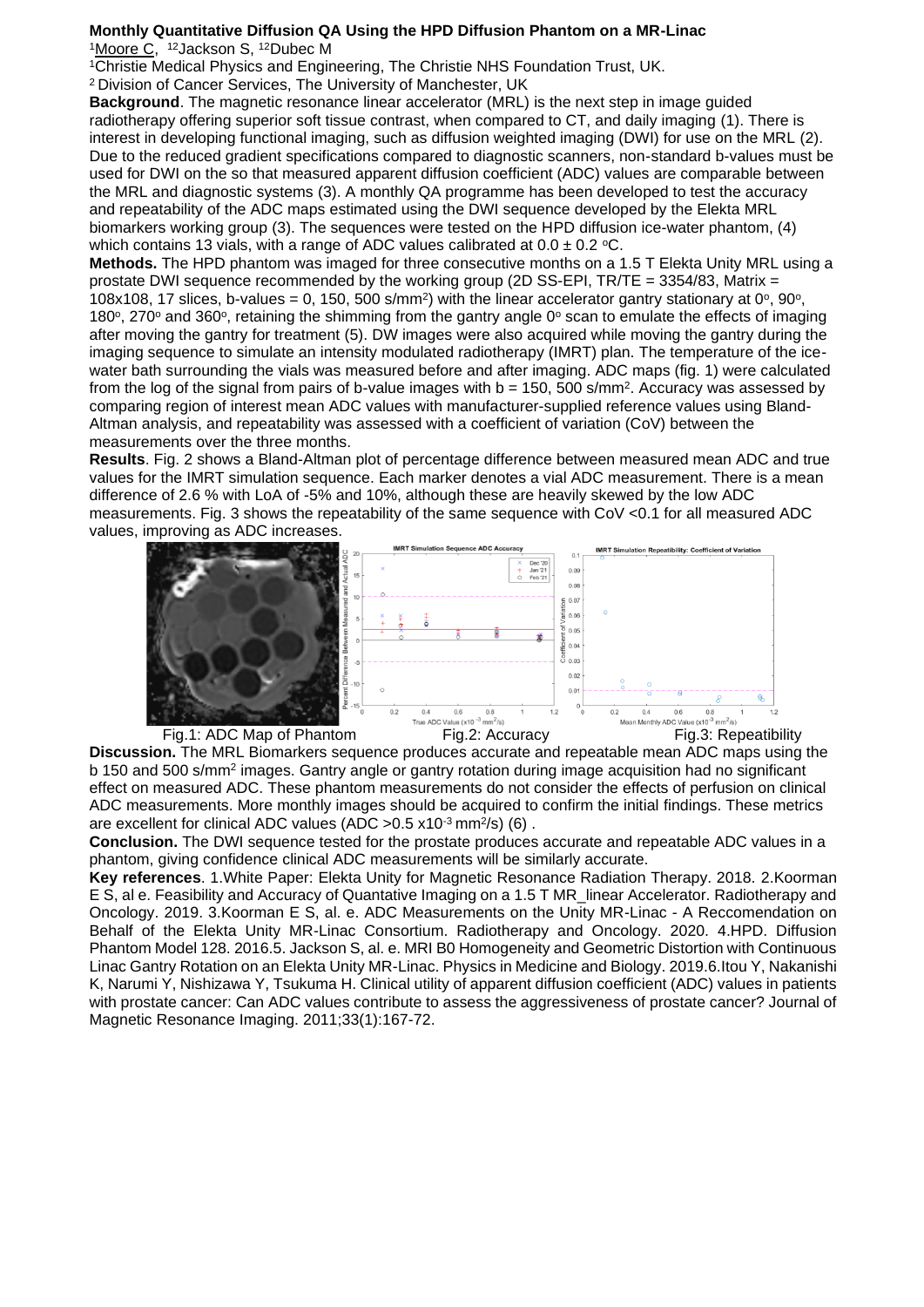### **Metrology, Traceability and Quantitative MRI**

Matt G Hall<sup>1</sup>, Matt Cashmore<sup>1</sup>, Aaron McCann<sup>2</sup>, Stephen Wastling<sup>3</sup>, John Thornton<sup>3</sup>, Cormac McGrath<sup>2</sup> <sup>1</sup>National Physical Laboratory, Teddington, UK. <sup>2</sup>NI Regional Medical Physics Service, Belfast Health and Social Care Trust, Belfast, UK. <sup>3</sup>Institute of Neurology, University College London, London UK **Introduction**

The emergence of quantitative methods in MRI places new and more stringent requirements on quality assurance for MRI facilities. MRI can be used to measure a variety of quantities. Measurements of a physical property are very different to conventional, relative contrast - their values can be independently verified and benchmarked. This presents a unique opportunity to improve scanner calibration and QA, and to quantify the differences between systems. Unlike scanner-dependent signals, measurements of physical quantities can be tested and characterised for bias and uncertainty, and the differences between different techniques and scanners robustly quantified [1]. This is the domain of metrology, the science of measurement.



This study evaluates the bias and uncertainties obtained using Dixon imaging [2] on a clinical MRI system at 1.5 Tesla using a prototype phantom containing vials with different fat fractions, each of which has been independently verified using an alternative approach which is traceable to a primary SI unit. Figure 1

shows an example image of the complete phantom (vials 9 and A considered here). **Methods**

Two-point Dixon images were acquired on a 1.5T Siemens Aera MRI scanner, using a 20-channel head/neck coil for both TSE and FLASH Dixon sequences. ROIs consisted of a central grouping of 9 voxel signals for each vial, chosen to reduce the effect of image distortion effects and Gibbs ringing. Three different sets of results were processed representing 1) Sequence determined PDFF, 2) Two-point Dixon determined PDFF and 3) Dixon PDFF plus a correction factor to account for fat spectral complexity.

#### **Results**

Figure 2 shows fat fraction estimates obtained using both sequences. Ground truth values are shown as solid lines for fat vials containing nominally 90% and 75% t-butanol, and error bars represent Type A Uncertainties from the spread of data. We observe that the signal from the sequence specific water suppressed images, as well as simple 2-point Dixon analysis consistently underestimates the PDFF of the phantom. FLASH Dixon based imaging displays closest agreement to nominal PDFF values, however, also displays significantly higher variation that TSE based sequences.

#### **Discussion & Conclusions**

3D Flash Dixon imaging with the multiple peak correction is the only method which does not show a significant bias compared to the nominal fat fraction. Corrected turbo spin-echo acquisitions show less bias than the remaining methods, but still shows a statistically significant bias. All other methods underestimate the fat fraction of the samples. The metrological traceability of the fat solution samples in the phantom allows us to unambiguously state that the 3D FLASH Dixon method is performing best, and not an outlier because the ground truth concentrations are known from an independent, traceable measure. This approach can be readily extended to assess and quantify inter-scanner variability and to include other type of quantitative MR measurements such iron content or diffusion.

Refs:[1] M Cashmore, et al British Journal of Radiology DOI 10.1259/bj4.20201215 (in press) [2] WT Dixon, Radiology. 1984;153 (1): 189-94.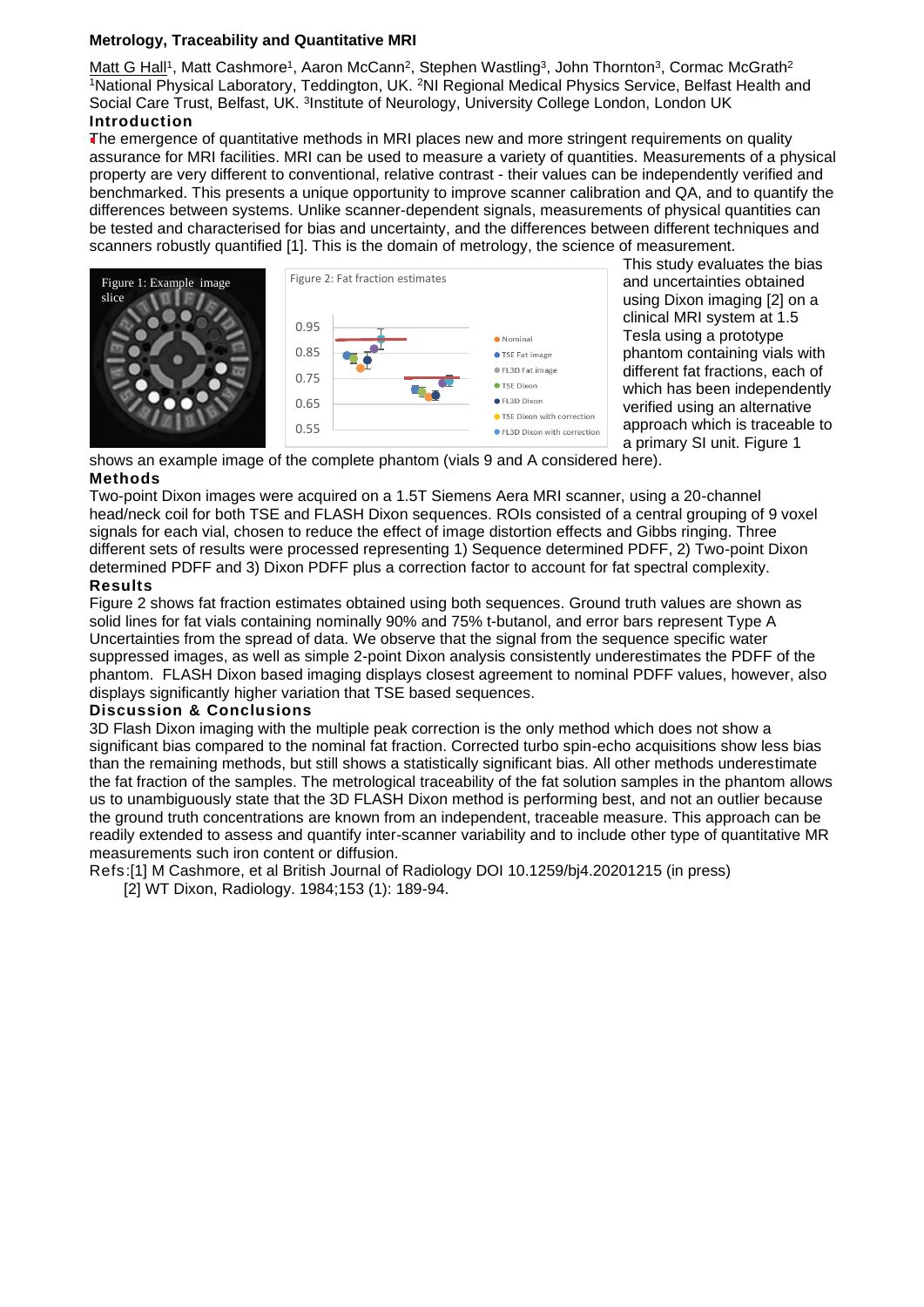# **Experiences in running a successful commercial QA service in the US Dr Moriel NessAiver, founder of simplyphysics.com**

Moriel NessAiver started working in the field of MRI in 1985. He received his Ph.D. from the University of Southern California in 1988. His thesis topic was "Surface Coil Intensity Correction of Endo-Rectal Prostate Images." After graduating he worked at Elscint for one year developing flow-compensated imaging sequences for spine imaging. He then worked at Picker MRI for five years where he was in charge of the Cardiac MRI research and development program. He was responsible for developing the first commercially released breath-hold cardiac cine package. Next, he became faculty at the University of Maryland Med School for 10 years. During his time there he wrote the popular textbook "All You Really Need to Know About MRI Physics." Soon after that, in 2001, he joined the MRI Physics Subcommittee of the American College of Radiology which started his career in the field of MRI Quality Control. Since 2001, Dr. NessAiver, through his company Simply Physics, has performed over 1700 MRI Annual Performance Evaluations and has a database of RF coil tests performed numbering over 41,500 records.

Simply Physics is a family company located in Baltimore, Maryland. Much of the software used in the image analysis has been written by his two oldest sons. His third (of six) child will be joining his company later this year after she finishes her Ph.D. at Johns Hopkins University. Dr. NessAiver supports over 100 magnets spread out all over the USA, from Alaska to Puerto Rico. He uses the trips to perform the annual performance evaluation as an excuse to find new places to go fishing.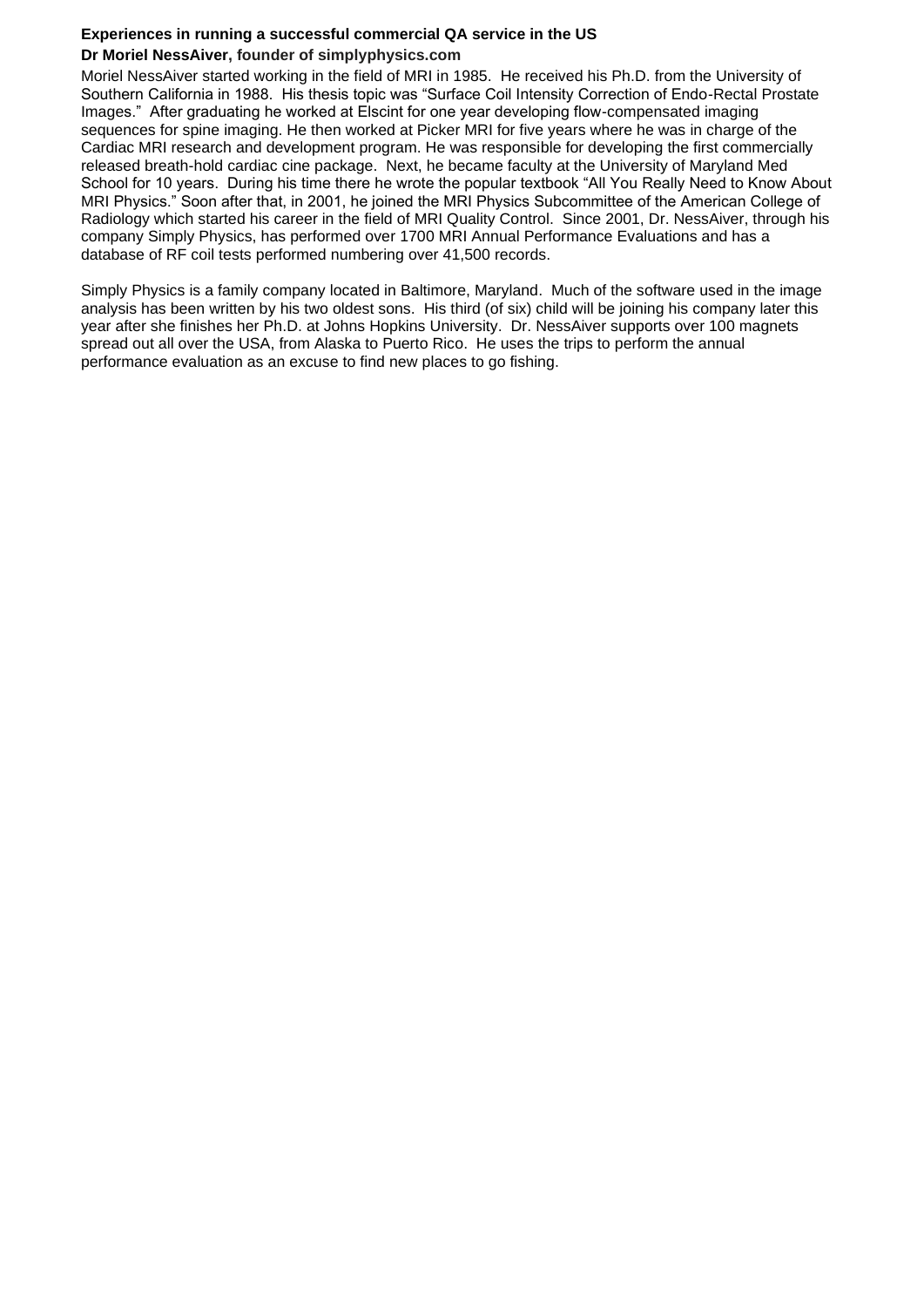## **Accreditation of the MRI Physics Service in the UK**

#### **Dr Peter Jarritt, Chair of the UKAS MPACE Technical Advisory Committee. Dr David Compton, UKAS**

Peter Jarritt is a Chartered Scientist committed to the delivery of high quality, efficient and effective technology-based services in healthcare with a focus on facility design, commissioning, quality systems management and accreditation. With more than 30 years' experience directing and delivering a comprehensive range of Medical Physics and Clinical Engineering services at the highest level.

Peter is currently Executive Director and Medical Technology Lead of Healthcare Technology Solutions Ltd. He is also Deputy Director of the National Institute for Health, Brain Injury MedTech and *in vitro* Diagnostic Cooperative, supporting Medtech innovation in the brain injury pathway. In addition, Peter is a director of Orion MedTech, a spin out company delivering innovative products to the healthcare economy. He is also supporting the implementation of the East Midland and East of England Genomic Laboratory Hub at Cambridge University Hospitals leading on their Quality Management System implementation.

Peter was the Clinical Director and Head of Medical Physics and Clinical Engineering at Cambridge University Hospitals NHS Foundation Trust (Addenbrookes). Other Career highlights includes Chief Executive of Northern Ireland Regional Medical Physics Agency where he led design and development of a Cancer Centre and multiple imaging centres to deliver a range of services including Nuclear Medicine imaging and therapy services. Past projects also included development of multiple Positron Emission Tomography and associated cyclotron facilities.

He is an Honorary Fellow of the Royal College of Physicians as well as a Fellow of and Past President of the Institute of Physics and Engineering in Medicine.

David Compton graduated with a BEng (Hons) in Electrical and Electronic Engineering from Portsmouth University in 1993 and then completed a PhD at University College London in Electrical Engineering. David joined the Forensic Science Services (FSS) in 1997 working in the Research and Development team on a European Forensic Imaging project before establishing a range of digital forensic capability which obtained UKAS accreditation to ISO 17025. After leaving the FSS, David started as an Assessment Manager at the United Kingdom Accreditation Service (UKAS) with responsibility for undertaking assessment of organisation involved in testing, inspection and certification activities. In 2015 David moved into the development section as a Project Manager and since 2009 now the Section Head. David has responsibility for developing the UKAS accreditation scheme for Medical Physics and Clinical Engineering (MPACE) which awarded the first accreditation to BS 70000:2017 for Radiotherapy Physics and Clinical Engineering activities in October 2019. David is now working to extend the scope of MPACE accreditation to cover other medical physics and clinical engineering activities which support the delivery of diagnostic imaging services.

## **Abstract**

As the UK's National Accreditation Body, UKAS has been appointed to manage and deliver the accreditation of Medical Physics and Clinical Engineering (MPACE) services. In October 2019 it awarded its first accreditation against BS 70000:2017 in the areas of Radiotherapy Physics and Management of Medical Devices. The MPACE project confirmed that BS 70000 is an applicable standard for providing  $3<sup>rd</sup>$  party independent assurance on the competence of MPACE Services delivering reliable and safe services. The project is now expanding its remit to support other key MPACE activities which involve the commissioning, maintenance and ongoing quality assurance of diagnostic imaging equipment.

This presentation will provide a brief review of the background to BS 70000 and an update on the development of the UKAS accreditation programme. It will summarise the benefit and challenges encountered by Services involved in the original pilot programme and also address common questions such as the links between certification standards and the process of accreditation and the implications for Medical Physics and Clinical Engineering services. It will explore the links between MPACE and QSI as applied to Radiological Imaging and potential routes to harmonizing accreditation across services. The presentation will explore potential scopes of accreditation for MRI Physics services.

For up to date information on the MPACE please refer to :

[MPACE-FAQ.pdf \(ukas.com\)](https://www.ukas.com/wp-content/uploads/2021/01/MPACE-FAQ.pdf)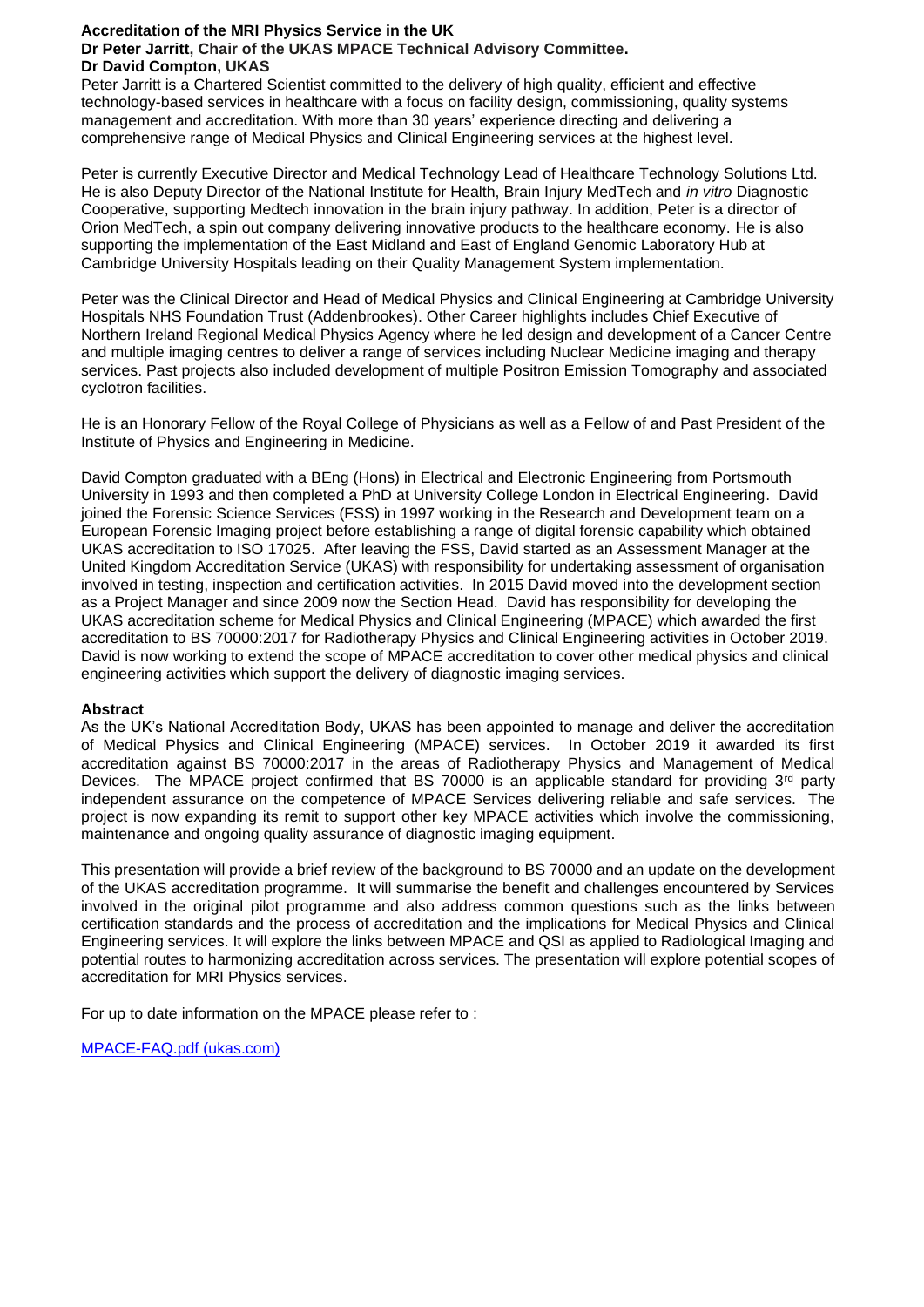## **Quality assurance of breast MRI as part of the surveillance of women at higher risk in the UK**

Thornley R, Bacon S, Wilson D Medical Physics, The Leeds Teaching Hospitals NHS Trust, UK

**Background**. The NHS Breast Screening Programme (NHSBSP) is responsible for setting and monitoring the standards for the imaging surveillance of women who are assessed as being at higher risk of developing breast cancer. Report 68 [1] published in 2012 set out the technical standards required for the provision of breast MRI for this screening population, and described the requirements for quality assurance (QA). These included annual / start up / post major upgrade checks of contrast, the MR equipment and breast coil performance, and weekly checks, to include signal to noise ratio (SNR) and suppression effectiveness.

**Methods.** A questionnaire was sent out on the national MRI physics mailbase to gather preliminary data from centres performing breast MRI for screening purposes to investigate the QA being performed. Questions on QA acquisition and post-processing included what was being performed; how often; by whom; and how long it was taking. The responses received were collated and analysed in order to compare compliance with the guidelines [1] and variations in practices across centres in the UK.

**Results**. Responses from 13 MR groups, relating to 27 centres in total, were received (26 complete). QA on the breast MRI coil is performed in 23 (88%) of these centres and SNR measurements either involve manufacturer tests only (17%), some form of bespoke measurement only (74%), or a combination of both (9%). 22 (96%) centres perform suppression effectiveness. The most common manufacturer of the scanners at these centres was Siemens (61%), followed by Philips (22%) and then GE (17%). Of the 23 centres which follow the guidelines [1], 21 (91%) aim to perform tests weekly, one (4%) aims to perform tests monthly and one (4%) performs tests only prior to a breast list that includes a screening patient. One group reported that some centres fail to perform the tests weekly due to time constraints.

All centres following the guidelines [1] use protocols set up by clinical scientists. At all centres QA acquisition is performed by radiographers and was reported to take between 5-15 minutes, with an average of 9 minutes. Post-processing of the results is more varied. At 3 (14%) centres it is performed by a radiographer, at 11 (50%) centres it is performed by a clinical scientist and 8 (36%) use a combination of both. Post-processing was reported as taking between 5-10 minutes, with an average of 5 minutes.

Results on fault detection will be presented at the meeting.

**Discussion.** The results show there is generally good compliance with the guidelines [1]. The low uptake of manufacturer tests may be due to all sites having clinical scientist support facilitating bespoke QA measurements. At a small number of sites radiographers acquire and post-process the QA data, which may indicate that with sufficient training and support breast coil QA may not need routine clinical scientist supervision.

**Conclusion.** Amongst those sites that replied to the survey there is good compliance with the NHSBSP guidelines [1].

# **Key references**.

1) Technical guidelines for magnetic resonance imaging (MRI) for the surveillance of women at higher risk of developing breast cancer, NHSBSP publication no. 68, 2012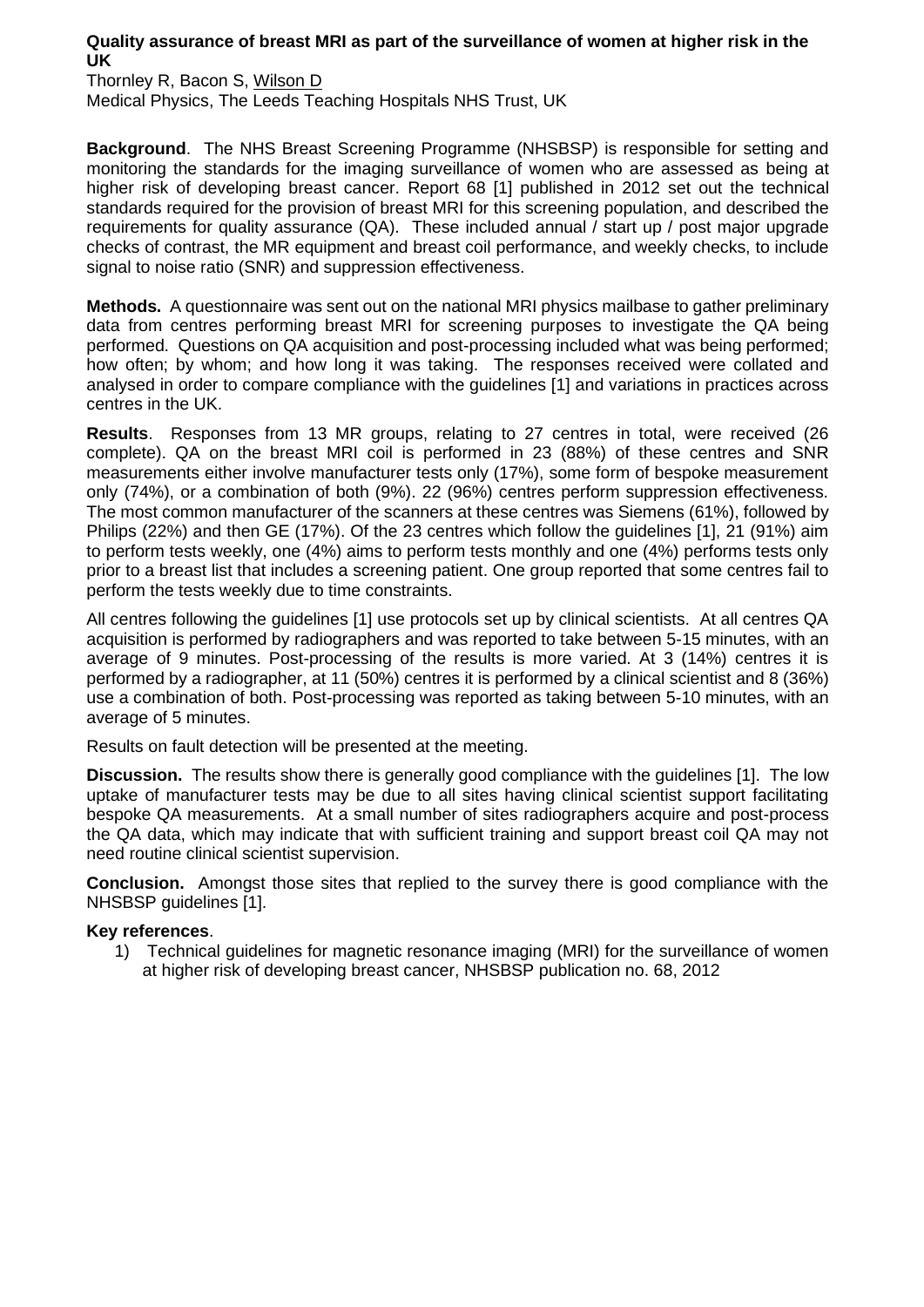## **Hazen: A free, open-source library for MRI QA analysis**

<u>1Shuaib H</u>, <sup>2</sup>Heraghty N, 1Ansell J, 1Gabriel E, 1Vilic D, <sup>3</sup>Wilson P,1Johnstone R, 1Martin J, 1McElroy S, 1Franklin R, <sup>1</sup>Padormo F, <sup>1</sup>Price D, <sup>1</sup>O'Brien C, <sup>1</sup>Shah S,<sup>1</sup>Charles-Edwards G <sup>1</sup>Medical Physics, Guy's & St Thomas' NHS Foundation Trust, London, UK. <sup>2</sup>Medical Physics, King's College Hospital NHS Foundation Trust, London, UK <sup>3</sup>Northern Ireland Regional Medical Physics Service, Belfast Health and Social Care Trust, UK

# **Background**

MRI acceptance testing and QA has achieved some standardisation in terms of test objects, imaging protocols and analysis methods. However, there are still requirements for more standardised and automated analyses using transparent algorithm implementations and with licensing that allows for commercial use. Hazen<sup>1</sup>, named after the "father of modern optics" Hasan Ibn al-Haytham, is introduced as a free and open-source library that allows users to analyse DICOM images of test objects for automated QA analysis.

## **Methods**

Hazen is implemented as a suite of Python modules with utility classes and functions that perform common tasks such as object detection. The core library can be called via a web service or a command line interface.

## **Results**

Currently, Hazen has 9 committers including STP trainees and contributors external to Guy's & St Thomas' (GSTT). The following automated analysis routines have been implemented: signal-to-noise ratio (with or without measured slice width), slice position, slice width, spatial resolution, uniformity, ghosting & relaxometry. The images in figure 1 demonstrate a fully automated analysis of spatial resolution of an image using the Judy (1976) MTF method<sup>2</sup>.



Figure 1. Output images of Hazen spatial resolution analysis using MTF method.

The core Hazen library has been successfully been used in 18 acceptance tests and QA visits since Jan 2020, on MR systems from Canon, GE, Philips and Siemens. The automated analysis saves significant processing time when performing image QA tests. To date, Hazen has been based upon MagNET phantoms, but is readily transferable to other test objects.

## **Discussion & Conclusion**

Hazen is an open-source library for MRI QA analysis that can perform automated analysis and reporting of images acquired of standard QA test objects. The suite of analysis functions cover those commonly performed in an MRI acceptance test. Development of Hazen is led by the MR Physics group at GSTT with the ability to receive contributions from the MR community. The development roadmap includes a web application as an interface, pre-processing data verification, longitudinal monitoring and comparison with results from other systems of the same model/generation.

## **Reference**

- 1. www.bitbucket.org/gsttmri/hazen
- 2. Judy, P.F. (1976) The line spread function and modulation transfer function of a computed tomography scanner. Medical Physics, Vol. 3, 233–236.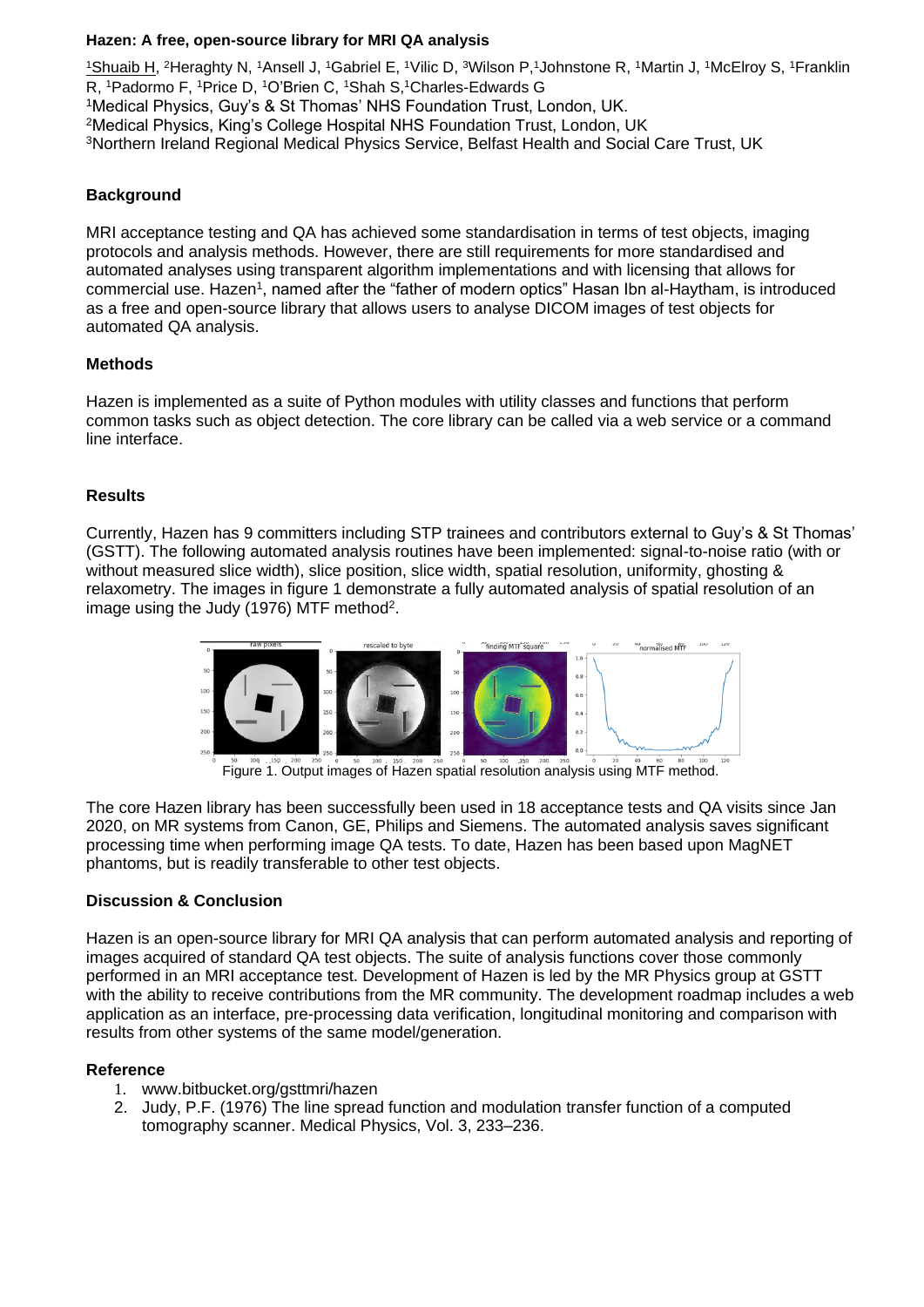# **Big Data QA: Monitoring MRI Performance Through Clinical Images**

Jonathan Ashmore, Rebecca Stace

Department of Medical Physics and Bioengineering, Inverness, NHS Highland.

**Background**. MRI QA typically involves daily assessment of SNR through phantom measurement. This can fail to identify scanner issues for a number of reasons including: (1) An issue can be intermittent and therefore not captured by the daily QA sampling rate; (2) A phantom is a poor representation of a patient which may not reproduce a scanner malfunction; (3) Sequences implemented in daily QA often do not mimic clinically implemented sequences. One solution to circumvent these issues is QA based on clinical images [1]. This approach also has the benefit of not requiring dedicated system and personnel time for QA measurement.

**Methods.** Automated clinical image QA was implemented across 4 different 1.5T MR systems (two in house and 2 mobile units) and compared to manufacturer daily phantom based QA. FLAIR images were segmented to produce GM/WM/Skull/Background volumes using SPM (fil.ion.ucl.ac.uk/spm/) and image metrics were obtained from this segmentation including CNR, image bias index (uniformity), image resolution (based on the lines spread function across the cortical surface and a generalised quality index [1]. Phantom based QA was compared to clinical image QA to determine which provided a better indication of potential scanner malfunction

**Results**. In total 700 FLAIR images were analysed over a period of 12 months. Figure 1 shows phantom and clinical image data from two systems where the following image quality issues are highlighted: (1) Failed daily phantom QA. Clinical image QA did not show a corresponding poor quality and subsequent investigation highlighted operator error; (2) Coil element failure and subsequent coil replacement; (3) Intended FLAIR protocol change with reduced FOV.



Fig 1. Clinical and Phantom QA results for scanners (a) and (b). Red = individual data points. Blue = Data averaged over 10 data points.

**Conclusion.** Clinical image QA potentially identified improved system performance when a malfunctioning coil was replaced. This was less apparent in phantom QA. Clinical image QA was also less susceptible to operator variation. We are currently looking to apply AI methods to better identify the known scanner issues including intermittent artefact on the FLAIR imaging

**Key references**. [1] [Juha I Peltonen,](https://pubmed.ncbi.nlm.nih.gov/?term=Peltonen+JI&cauthor_id=30120616) et.al.. MAGMA (2018) 31(6):689-699